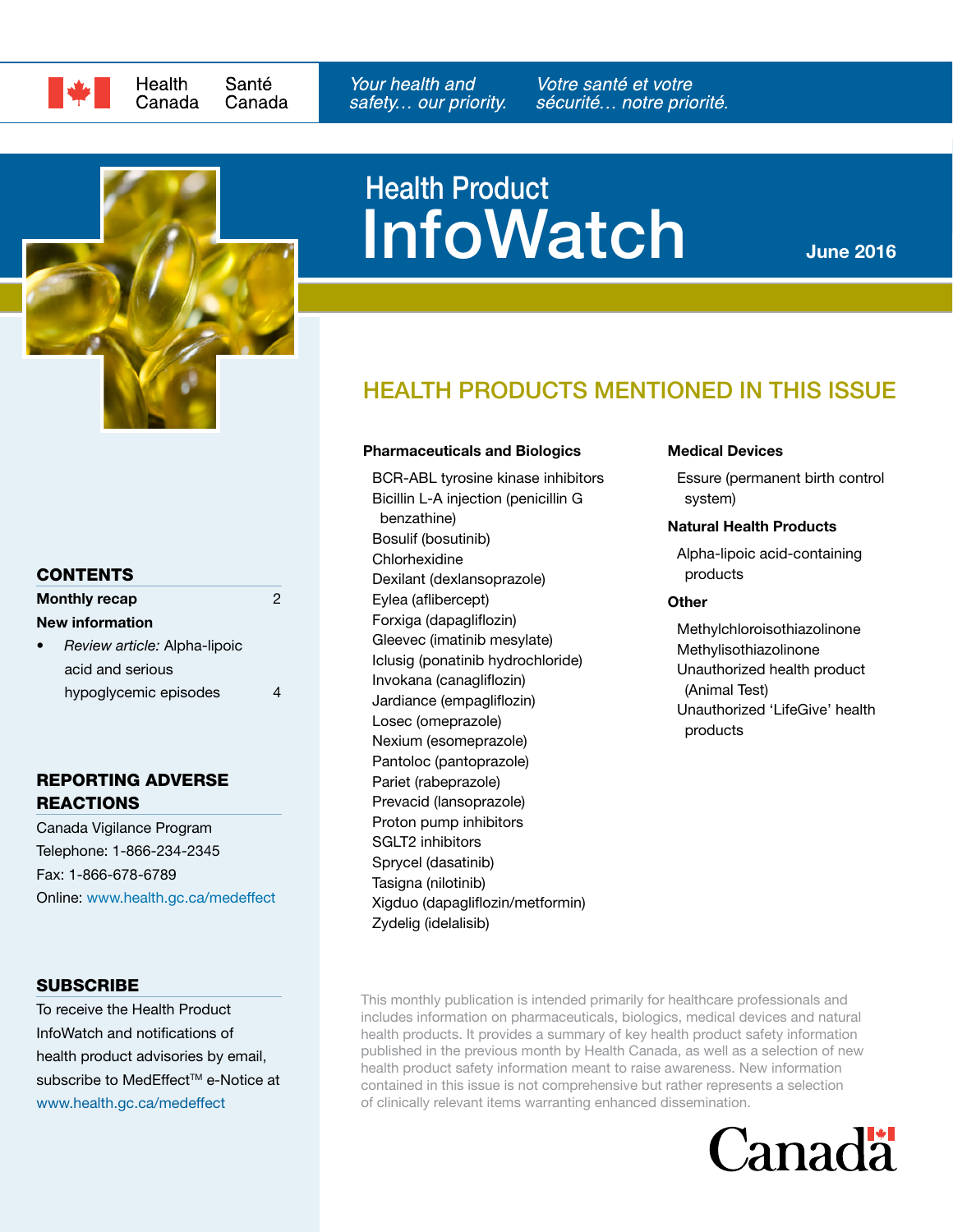# MONTHLY RECAP OF HEALTH PRODUCT SAFETY INFORMATION

*The following is a list of [health product advisories](http://www.healthycanadians.gc.ca/recall-alert-rappel-avis/index-eng.php?cat=3) as well as [summaries of completed safety reviews](http://www.hc-sc.gc.ca/dhp-mps/medeff/reviews-examens/index-eng.php) published in May 2016 by Health Canada.*

<span id="page-1-3"></span><span id="page-1-2"></span><span id="page-1-1"></span><span id="page-1-0"></span>

| <b>BCR-ABL tyrosine kinase</b><br><b>inhibitors</b><br><b>Health Product Risk</b><br>Communication                                  | Cases of reactivation of hepatitis B virus (HBV) have occurred in patients<br>who are chronic carriers of HBV, after they received BCR-ABL tyrosine<br>kinase inhibitors (TKIs) [Gleevec (imatinib mesylate), Tasigna (nilotinib),<br>Bosulif (bosutinib), Sprycel (dasatinib), Iclusig (ponatinib hydrochloride)<br>and generics]. Patients should be tested for HBV infection status before<br>initiating treatment with BCR-ABL TKIs and those who are carriers of HBV<br>should be monitored for signs and symptoms of active HBV infection<br>throughout BCR-ABL TKI therapy and for several months following<br>termination of therapy.                                                                                                                               |
|-------------------------------------------------------------------------------------------------------------------------------------|-----------------------------------------------------------------------------------------------------------------------------------------------------------------------------------------------------------------------------------------------------------------------------------------------------------------------------------------------------------------------------------------------------------------------------------------------------------------------------------------------------------------------------------------------------------------------------------------------------------------------------------------------------------------------------------------------------------------------------------------------------------------------------|
| <b>Bicillin L-A injection</b><br>(penicillin G benzathine)<br>2mL single use syringe<br><b>Health Product Risk</b><br>Communication | Pfizer Canada is experiencing a supply disruption of Bicillin L-A (penicillin<br>G benzathine) sterile injection. To alleviate the temporary shortage, Health<br>Canada has facilitated the importation of Pfizer Australian labelled Bicillin<br>L-A, lot 72453. The Australian Bicillin L-A is the same as the Canadian<br>product with respect to composition, packaging, specification and<br>expiry period. However, dosage conversions may be necessary when<br>administering Australian Bicillin L-A due to the difference in the expression<br>of product strength as well as differences in the labelling of the syringe.                                                                                                                                          |
| <b>Chlorhexidine (topical</b><br>antiseptic non-prescription<br>products)<br><b>Summary Safety Review</b>                           | This safety review evaluated the potential risk of serious hypersensitivity<br>reactions associated with the use of non-prescription topical antiseptic<br>chlorhexidine products. Health Canada's review concluded that topical<br>antiseptic chlorhexidine products may cause serious hypersensitivity<br>reactions. Health Canada will work to update the product information with<br>these new findings.                                                                                                                                                                                                                                                                                                                                                                |
| <b>Essure (permanent birth</b><br>control system)<br><b>Summary Safety Review</b><br><b>Health Product Risk</b><br>Communication    | This safety review evaluated the potential risk of complications such as<br>changes in menstrual bleeding, unintended pregnancy, chronic pain,<br>perforation and migration of device, allergy and sensitivity or immune-<br>type reactions with the use of Essure. Health Canada's review concluded<br>that there are risks associated with the use of Essure that need to be<br>better communicated and further monitored. Health Canada will work<br>with the manufacturer to strengthen the product labelling regarding these<br>safety concerns and to develop a Patient Information Sheet and Checklist<br>intended to be reviewed and signed prior to the use of the device.<br>Health Canada has also communicated this information to healthcare<br>professionals. |
|                                                                                                                                     |                                                                                                                                                                                                                                                                                                                                                                                                                                                                                                                                                                                                                                                                                                                                                                             |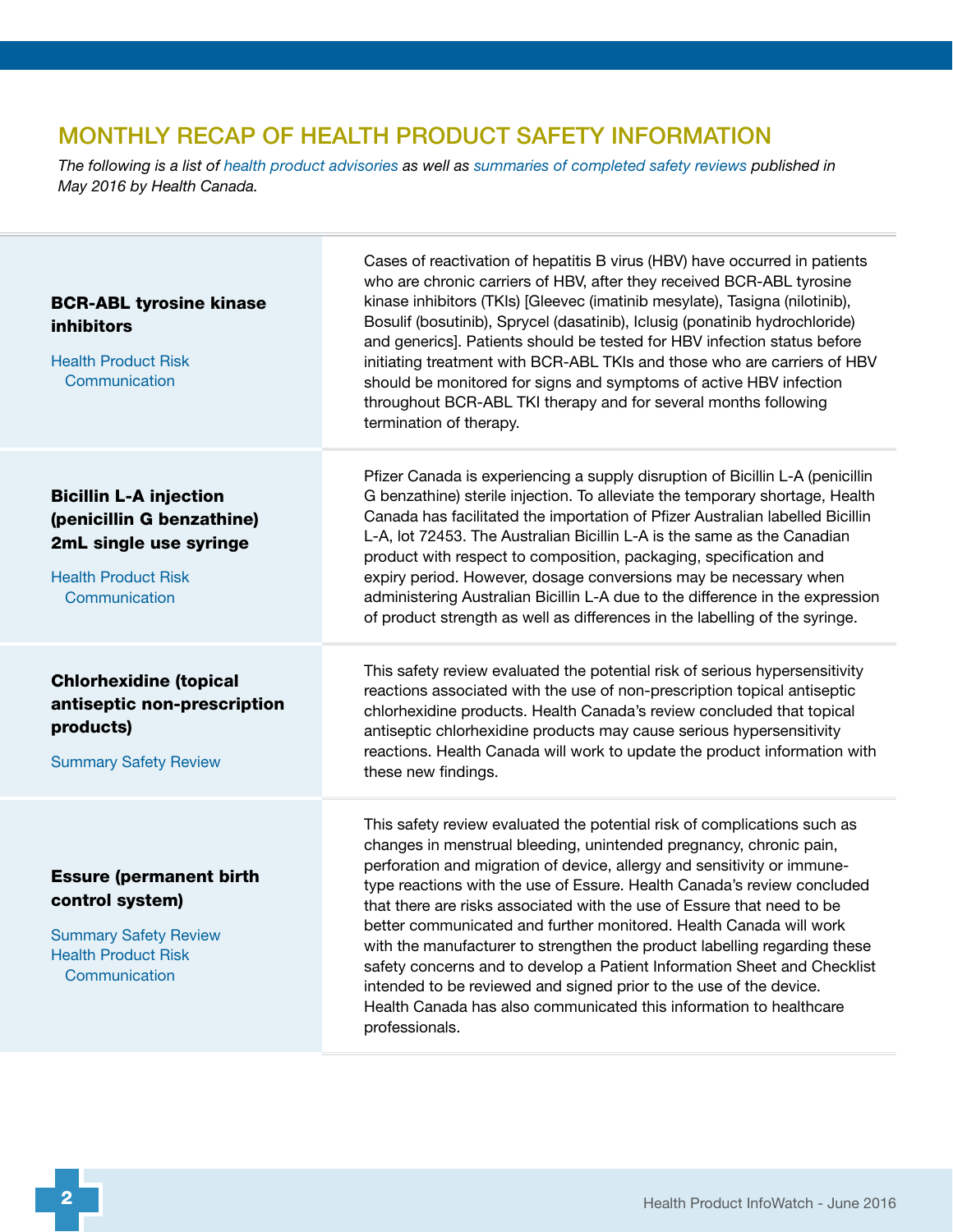<span id="page-2-4"></span><span id="page-2-3"></span><span id="page-2-2"></span><span id="page-2-1"></span><span id="page-2-0"></span>

| Eylea (aflibercept)<br><b>Summary Safety Review</b>                                                    | This safety review evaluated the potential risk of systemic toxicity<br>associated with the use of Eylea. Health Canada's review found that there<br>was not enough evidence to conclude that Eylea is associated with a<br>greater risk of systemic adverse reactions than a similar product used<br>for the same purpose. The potential for experiencing systemic adverse<br>reactions is already mentioned in the Canadian prescribing information for<br>Eylea. Health Canada will continue to monitor this issue.                                                                                                                                                                                                                                                  |
|--------------------------------------------------------------------------------------------------------|-------------------------------------------------------------------------------------------------------------------------------------------------------------------------------------------------------------------------------------------------------------------------------------------------------------------------------------------------------------------------------------------------------------------------------------------------------------------------------------------------------------------------------------------------------------------------------------------------------------------------------------------------------------------------------------------------------------------------------------------------------------------------|
| Methylisothiazolinone<br>and methylchloroiso-<br>thiazolinone<br><b>Information Update</b>             | Health Canada informed consumers of potential risks related to the<br>combination of methylisothiazolinone and methylchloroisothiazolinone<br>(MI/MCI) used as a preservative in certain leave-on cosmetic, non-<br>prescription and natural health products. Use of these substances can lead<br>to symptoms including a red rash or bumps, itching, swelling, burning, or<br>tenderness of the skin, dry, cracked or scaly skin and blisters.                                                                                                                                                                                                                                                                                                                         |
| <b>Proton pump inhibitors</b><br><b>Summary Safety Review</b>                                          | This safety review evaluated the potential risk of Clostridium difficile<br>infection associated with the use of proton pump inhibitors [Losec<br>(omeprazole), Nexium (esomeprazole), Prevacid (lansoprazole), Pantoloc<br>(pantoprazole), Pariet (rabeprazole), Dexilant (dexlansoprazole) and<br>generics]. Health Canada's review concluded that the evidence was<br>too limited to establish a link. However, since the potential link has not<br>been ruled out, the prescribing information will be updated to provide<br>more information on various risk factors as well as remind healthcare<br>professionals and patients that these drugs should be used at the lowest<br>dose and for the shortest duration appropriate to the condition being<br>treated. |
| <b>SGLT2 inhibitors</b><br><b>Summary Safety Review</b><br><b>Health Product Risk</b><br>Communication | This safety review evaluated the potential risk of diabetic ketoacidosis<br>associated with the use of sodium-glucose cotransporter-2 (SGLT2)<br>inhibitors [Invokana (canagliflozin), Forxiga (dapagliflozin), Jardiance<br>(empagliflozin) and Xigduo (dapagliflozin/metformin)]. Health Canada's<br>review concluded that the evidence supports this link. Health Canada will<br>work with the manufacturers to update the prescribing information to better<br>explain the symptoms of diabetic ketoacidosis. Health Canada has also<br>communicated this information to healthcare professionals.                                                                                                                                                                  |
| <b>Unauthorized health</b><br>product (Animal Test)<br><b>Advisory</b>                                 | Health Canada seized an unauthorized product being promoted as a<br>dietary supplement, Animal Test, from Supplement King, in Burlington,<br>Ontario. The product is labelled to contain yohimbine, a prescription drug<br>ingredient.                                                                                                                                                                                                                                                                                                                                                                                                                                                                                                                                  |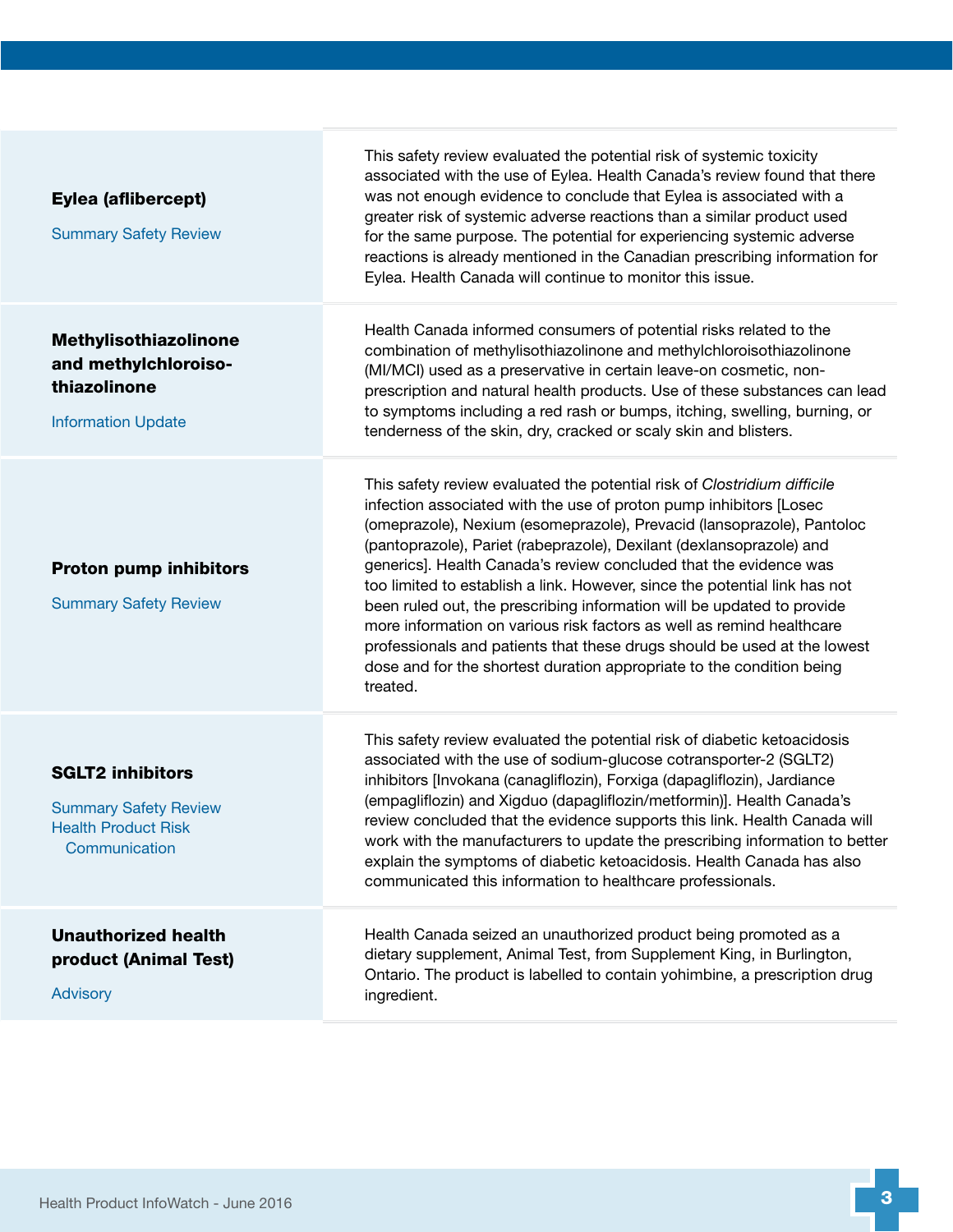<span id="page-3-0"></span>

| Unauthorized 'LifeGive'<br>health products<br><b>Information Update</b> | Health Canada advised Canadians not to purchase or use 'LifeGive' health<br>products to treat diseases such as cancer and dementia. These products<br>are not authorized for sale in Canada. Health Canada believes 'LifeGive'<br>health products have been or will be promoted by Hippocrates Health<br>Institute at events held in Ontario.                                                                                                                                                                                                 |
|-------------------------------------------------------------------------|-----------------------------------------------------------------------------------------------------------------------------------------------------------------------------------------------------------------------------------------------------------------------------------------------------------------------------------------------------------------------------------------------------------------------------------------------------------------------------------------------------------------------------------------------|
| Zydelig (idelalisib)<br><b>Health Product Risk</b><br>Communication     | Decreased overall survival and an increased rate of serious adverse events<br>have been observed in patients receiving Zydelig compared to the control<br>groups in Phase 3 studies evaluating the addition of Zydelig to standard<br>therapies for first line treatment of chronic lymphocytic leukemia (CLL) and<br>early lines of relapsed indolent non-Hodgkin's lymphoma (iNHL). Zydelig<br>should not be used for first line treatment of CLL. The Canadian prescribing<br>information will be updated to reflect this new information. |

## NEW HEALTH PRODUCT SAFETY INFORMATION

*The following topics have been selected to raise awareness and, in some cases, to stimulate reporting of similar adverse reactions.*

#### Key points

- Cases of insulin autoimmune syndrome (serious hypoglycemic episodes) have been reported in some individuals using products containing alpha-lipoic acid.
- For patients presenting with symptoms of hypoglycemia, obtaining a complete prescription and nonprescription medication history is important.
- Consumers who experience symptoms of hypoglycemia should be advised to discontinue use of alphalipoic acid-containing products and consult a healthcare professional.

## REVIEW ARTICLE

### Alpha-lipoic acid and serious hypoglycemic episodes

Alpha-lipoic acid is a naturally occurring sulfhydryl compound synthesized enzymatically in the mitochondrion.<sup>1</sup> It is a necessary cofactor in mitochondrialspecific pathways that generate energy from glucose. In Canada, alpha-lipoic acid is available as a natural health product (NHP) for self-care and is used as an antioxidant for the maintenance of good health and to help promote healthy glucose metabolism.<sup>2</sup> Health Canada has licensed more than 800 NHPs containing alpha-lipoic acid as a medicinal ingredient for human use.

Recently, Health Canada identified several published reports of insulin autoimmune syndrome (IAS), a rare cause of serious hypoglycemia, involving patients using alpha-lipoic acid.<sup>3-5</sup>

IAS, also known as Hirata disease, is a relatively rare cause of spontaneous hypoglycemia characterized by serious low blood glucose, extremely high serum insulin levels, and high concentrations of autoantibodies against endogenous insulin despite no prior exposure to exogenous insulin.<sup>6,7</sup> The cause is unclear, but it has been shown that prior exposure to certain sulfhydryl-containing drugs such as alpha-lipoic acid can increase the risk of developing IAS in certain individuals with specific genetic predisposition.<sup>4,6,8,9</sup> Approximately 40 to 50% of IAS cases have been associated with prior exposure to drugs containing a sulfhydryl group (e.g., methimazole, glutathione, penicillamine, D-penicillamine and captopril).8-11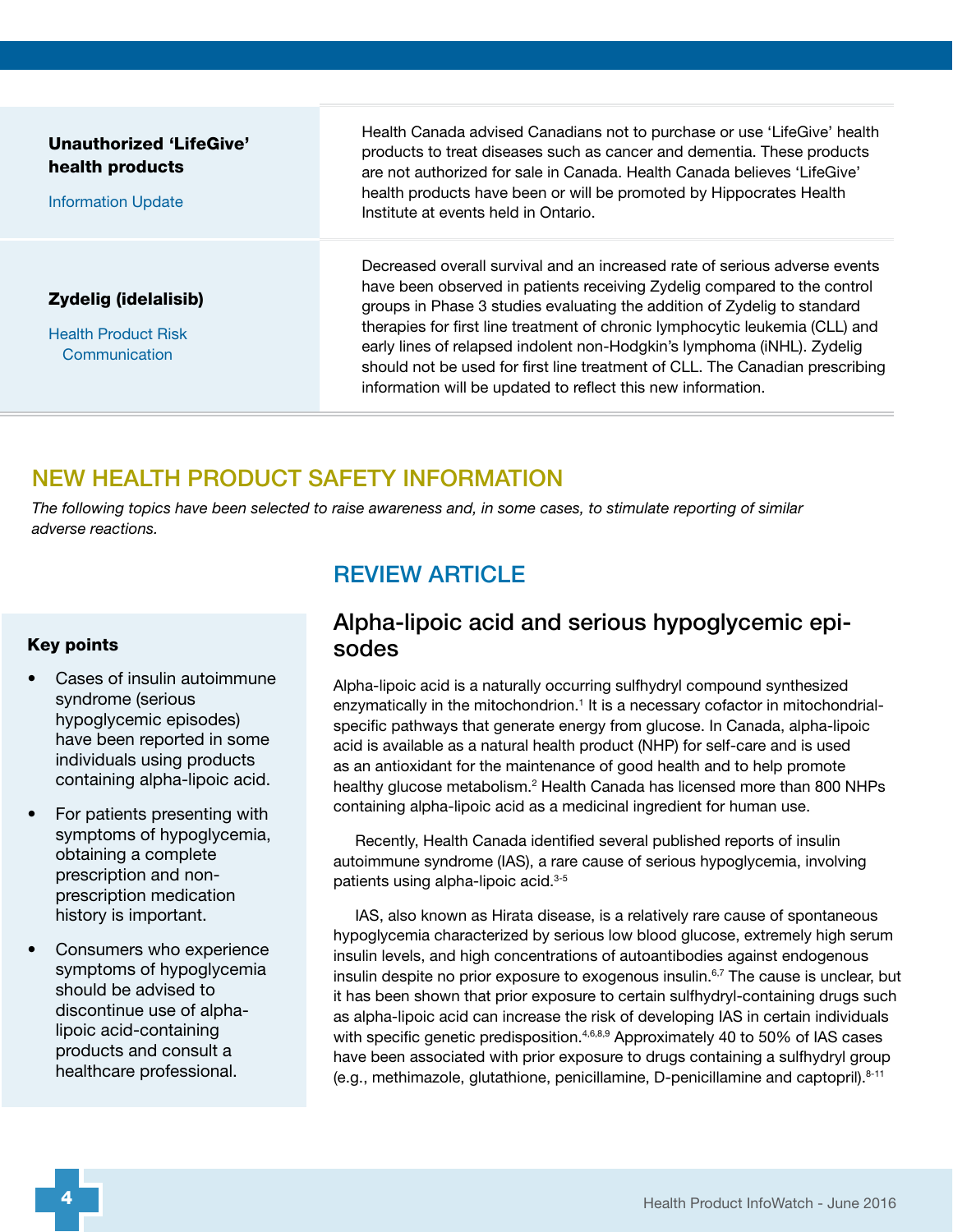#### Key points (continued)

• Healthcare professionals are encouraged to report to Health Canada any cases of hypoglycemic episodes suspected of being associated with the use of alpha-lipoic acid-containing products, and to provide detailed information when describing cases.

#### What to include in your adverse reaction reports to Health Canada

In addition to the **name of the health** product and description of the adverse reaction, it is important to include as many as possible of the following elements:

- Patient characteristics (age, sex, height and weight)
- Dosing information and indication for use of the suspected health product
- Therapy dates: when the suspected health product was started and stopped
- Changes to therapy with the suspected health product and impact on the patient (e.g., dechallenge/ rechallenge information)
- Treatment of the adverse reaction (including date the adverse reaction occurred and was resolved, if applicable)
- Investigations to exclude alternate causes for the adverse reaction
- Relevant history and pre-existing conditions
- Relevant tests/lab data
- Other health products taken (including over-the-counter and natural health products) with therapy dates and dosing information
- Patient outcome

It is believed that the sulfhydryl group in these drugs may dissociate the disulfide bond of the insulin molecule, thereby modifying its form and signaling it as foreign to the immune system.<sup>4,12,13</sup> This triggers an immune response resulting in the production of insulin autoantibodies. Insulin autoantibodies are assumed to combine with secreted insulin as blood glucose increases after meals to inhibit insulin action and this further promotes the secretion of insulin. Excessive insulin combined with the autoantibody dissociates as blood glucose is reduced and eventually induces hypoglycemia.4,12,13

Genetic predisposition appears to be associated with an increased risk for IAS onset or development.3,4,6 Individuals with certain genetic variants involving the human leucocyte antigen (HLA) DRB1 (or HLA-DRB1) gene, in particular HLA-DRB1\*0406 and HLA-DRB1\*0403, have been found to be at increased risk of IAS. Although the prevalence of IAS appears to be higher in Asian populations, where the DRB1\*0406 genotype is relatively common,<sup>4,6,8,14</sup> cases have also been reported in patients of other races.3,5,15

At the time of its review, Health Canada identified 12 published cases of IAS in patients using alpha-lipoic acid in the scientific literature.<sup>3-5,16-19</sup> The cases are predominantly reported in middle-aged patients, mostly female and were found in both Asian and Caucasian populations. All the patients in the case reports were genotyped and found to have a genetic predisposition as carriers of the DRB1\*0406 or \*0403 genes. Doses of alpha-lipoic acid taken by the patients ranged from 200 to 600 mg/day, and the duration of use ranged from 10 days to several months. In all cases, there was a dramatic increase in serum insulin levels and a significant decrease in serum glucose levels. Furthermore, in all cases, the patients recovered after discontinuation of the alpha-lipoic acid. In one case, hypoglycemic symptoms recurred with two rechallenges of alpha-lipoic acid.

As of March 31, 2015, no reports of IAS involving Canadian consumers using alpha-lipoic acid have been received by Health Canada.

The current evidence suggests an association between the spontaneous onset of IAS and oral alpha-lipoic acid use in patients with a specific genetic predisposition, resulting in potentially serious or life-threatening low blood sugar, if not properly managed. Health Canada is updating the ingredient information for alpha-lipoic acid to inform consumers to discontinue product use and consult a healthcare professional if they experience symptoms that could suggest hypoglycemia (e.g., sweating, paleness, chills, headache, dizziness and/or confusion).

Healthcare professionals are encouraged to ask patients who present with symptoms of hypoglycemia about their use of health products containing alphalipoic acid, and to report any suspected cases to Health Canada.

#### **References**

- 1. Shay KP, Moreau RF, Smith EJ, et al. [Alpha-lipoic acid as a dietary supplement: molecular mechanisms](http://www.ncbi.nlm.nih.gov/pubmed/?term=1.%09Shay+KP%2C+Moreau+RF%2C+Smith+EJ%2C+et+al.+Alpha-lipoic+acid+as+a+dietary+supplement%3A+molecular+mechanisms+and+therapeutic+potential.+Biochim+Biophys+Acta+2009%3B+1790(10)%3A+1149-60.)  [and therapeutic potential.](http://www.ncbi.nlm.nih.gov/pubmed/?term=1.%09Shay+KP%2C+Moreau+RF%2C+Smith+EJ%2C+et+al.+Alpha-lipoic+acid+as+a+dietary+supplement%3A+molecular+mechanisms+and+therapeutic+potential.+Biochim+Biophys+Acta+2009%3B+1790(10)%3A+1149-60.) *Biochim Biophys Acta* 2009; 1790(10): 1149-60. [PubMed]
- 2. [Alpha lipoic acid, DL-](http://webprod.hc-sc.gc.ca/nhpid-bdipsn/monoReq.do?id=194&lang=eng) [AbLS]. Ottawa (ON): Health Canada; 2009. (accessed 2016 June 7).
- 3. Gullo D, Evans JL, Sortino G, et al. [Insulin autoimmune syndrome \(Hirata Disease\) in European](http://www.ncbi.nlm.nih.gov/pubmed/?term=Gullo+D%2C+Evans+JL%2C+Sortino+G%2C+et+al.+Insulin+autoimmune+syndrome+(Hirata+Disease)+in+European+Caucasians+taking+a-lipoic+acid.+Clin+Endocrinol+2014%3B81(2)%3A204-9.)  [Caucasians taking](http://www.ncbi.nlm.nih.gov/pubmed/?term=Gullo+D%2C+Evans+JL%2C+Sortino+G%2C+et+al.+Insulin+autoimmune+syndrome+(Hirata+Disease)+in+European+Caucasians+taking+a-lipoic+acid.+Clin+Endocrinol+2014%3B81(2)%3A204-9.) α-lipoic acid. *Clin Endocrinol* 2014;81(2):204-9. [PubMed]
- 4. Bae SM, Kim EY, Kim IK, et al. [Recurrent insulin autoimmune syndrome caused by](http://www.ncbi.nlm.nih.gov/pubmed/?term=Recurrent+insulin+autoimmune+syndrome+caused+by+%CE%B1-lipoic+acid+in+type+2+diabetes.+Endrocrinol+Metab+(Seoul)+2013%3B28(4)%3A326-30.) α-lipoic acid in type [2 diabetes.](http://www.ncbi.nlm.nih.gov/pubmed/?term=Recurrent+insulin+autoimmune+syndrome+caused+by+%CE%B1-lipoic+acid+in+type+2+diabetes.+Endrocrinol+Metab+(Seoul)+2013%3B28(4)%3A326-30.) *Endrocrinol Metab (Seoul)* 2013;28(4):326-30. [PubMed]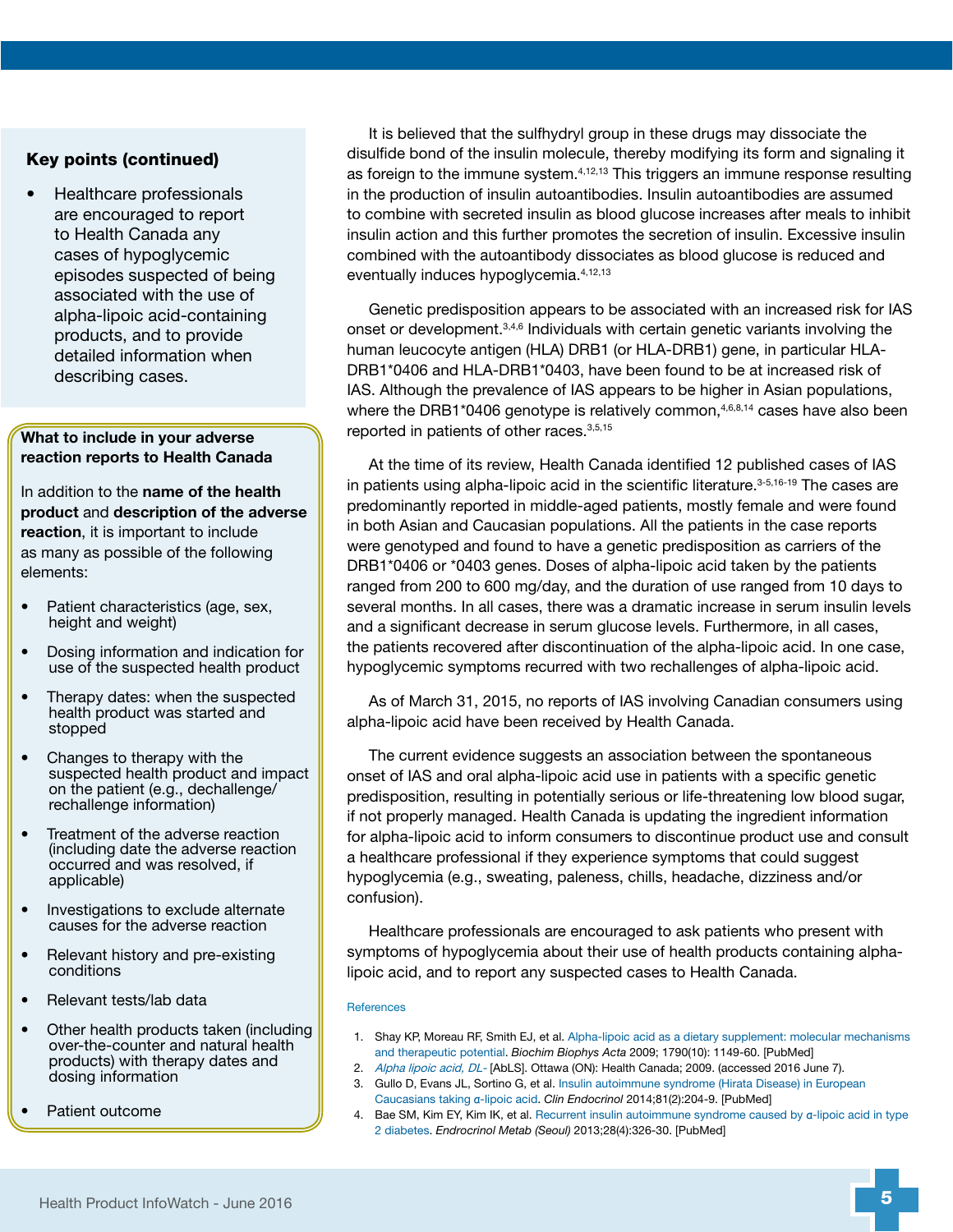In addition, for natural health products (NHPs), more comprehensive information is helpful to accurately identify the product and to ensure the quality and usefulness of the report.

Information needed in a NHP adverse reaction report to accurately identify the product:

- Exact product brand name (including modifying prefix or suffix)
- Natural Product Number (NPN) or Homeopathic Medicine Number (DIN-HM)
- List of ingredients (or a copy or picture of the label or container) and their amount per serving
- Lot number
- **Expiration date**
- Company name
- Where the product was purchased (e.g., Internet, pharmacy, ethnic store)
- 5. Bresciani E, Bussi A, Bazzigaluppi E, et al. [Insulin autoimmune syndrome induced by](http://www.ncbi.nlm.nih.gov/pubmed/?term=5.%09Bresciani+E%2C+Bussi+A%2C+Bazzigaluppi+E%2C+et+al.+Insulin+autoimmune+syndrome+induced+by+%CE%B1-lipoic+acid+in+Caucasian+woman%3A+case+report.+Diabetes+Care+2011%3B34(9)%3A146.) α-lipoic acid in [Caucasian woman: case report](http://www.ncbi.nlm.nih.gov/pubmed/?term=5.%09Bresciani+E%2C+Bussi+A%2C+Bazzigaluppi+E%2C+et+al.+Insulin+autoimmune+syndrome+induced+by+%CE%B1-lipoic+acid+in+Caucasian+woman%3A+case+report.+Diabetes+Care+2011%3B34(9)%3A146.). *Diabetes Care* 2011;34(9):146. [PubMed]
- 6. Uchigata Y, Hirata Y, Iwamoto Y. [Drug-induced insulin autoimmune syndrome.](http://www.ncbi.nlm.nih.gov/pubmed/?term=Uchigata+Y%2C+Hirata+Y%2C+Iwamoto+Y.+Drug-induced+insulin+autoimmune+syndrome.+Diabetes+Res+Clin+Pract+2009%3B83(1)%3Ae19-20.) *Diabetes Res Clin Pract* 2009;83(1):e19-20. [PubMed]
- 7. Hirata Y, Ishizu H, Ouchi N, et al. Insulin autoimmunity in a case of spontaneous hypoglycemia. *J Jpn Diabetes Soc* 1970;13(4):312-20.
- 8. Uchigata Y, Hirata Y, Iwamoto Y. Insulin autoimmune syndrome (Hirata disease): epidemiology in Asia, including Japan. *Diabetol Int* 2010;1(1):21-5.
- 9. Uchigata Y, Eguchi Y, Takayama-Hasumi S, et al. [Insulin autoimmune syndrome \(Hirata disease\): clinical](http://www.ncbi.nlm.nih.gov/pubmed/?term=Uchigata+Y%2C+Eguchi+Y%2C+Takayama-Hasumi+S%2C+et+al.+Insulin+autoimmune+syndrome+(Hirata+disease)%3A+clinical+features+and+epidemiology+in+Japan.+Diabetes+Res+Clin+Pract+1994%3B22(2-3)%3A89-94.)  [features and epidemiology in Japan.](http://www.ncbi.nlm.nih.gov/pubmed/?term=Uchigata+Y%2C+Eguchi+Y%2C+Takayama-Hasumi+S%2C+et+al.+Insulin+autoimmune+syndrome+(Hirata+disease)%3A+clinical+features+and+epidemiology+in+Japan.+Diabetes+Res+Clin+Pract+1994%3B22(2-3)%3A89-94.) *Diabetes Res Clin Pract* 1994;22(2-3):89-94. [PubMed]
- 10. Raizada N, Rahaman SH, Kandasamy D, et al. [Rare association of insulin autoimmune syndrome with](http://www.ncbi.nlm.nih.gov/pubmed/?term=Rare+association+of+insulin+autoimmune+syndrome+with+ankylosing+spondylitis.+Endocrinol+Diabetes+Metab+Case+Rep+2015.doi%3A10.1530%2Fedm-15-0090.)  [ankylosing spondylitis.](http://www.ncbi.nlm.nih.gov/pubmed/?term=Rare+association+of+insulin+autoimmune+syndrome+with+ankylosing+spondylitis.+Endocrinol+Diabetes+Metab+Case+Rep+2015.doi%3A10.1530%2Fedm-15-0090.) *Endocrinol Diabetes Metab Case Rep* 2015.doi:10.1530/edm-15-0090. [PubMed]
- 11. Roh E, Kim Y, Jeong E et al. [Two cases of methimazole-induced insulin autoimmune syndrome in](http://www.ncbi.nlm.nih.gov/pubmed/?term=Roh+E%2C+Kim+Y%2C+Jeong+E+et+al.+Two+cases+of+methimazole-induced+insulin+autoimmune+syndrome+in+graves%E2%80%99+disease.+Endocrinol+Metab+(Seoul)+2013%3B28(1)%3A55-60.)  [graves' disease](http://www.ncbi.nlm.nih.gov/pubmed/?term=Roh+E%2C+Kim+Y%2C+Jeong+E+et+al.+Two+cases+of+methimazole-induced+insulin+autoimmune+syndrome+in+graves%E2%80%99+disease.+Endocrinol+Metab+(Seoul)+2013%3B28(1)%3A55-60.). *Endocrinol Metab (Seoul)* 2013;28(1):55-60. [PubMed]
- 12. Matsushita S, Takahashi K, Motoki M, et al. [Allele specificity of structural requirement for peptides](http://www.ncbi.nlm.nih.gov/pubmed/?term=Matsushita+S%2C+Takahashi+K%2C+Motoki+M%2C+et+al.+Allele+specificity+of+structural+requirement+for+peptides+bound+to+HLA-DRB1*0405+and+-DRB1*0406+complexes%3A+implication+for+the+HLA-associated+susceptibility+to+methimazole-induced+insulin+autoimmune+syndrome.+J+Exp+Med+1994%3B180(3)%3A873-83.)  [bound to HLA-DRB1\\*0405 and -DRB1\\*0406 complexes: implication for the HLA-associated](http://www.ncbi.nlm.nih.gov/pubmed/?term=Matsushita+S%2C+Takahashi+K%2C+Motoki+M%2C+et+al.+Allele+specificity+of+structural+requirement+for+peptides+bound+to+HLA-DRB1*0405+and+-DRB1*0406+complexes%3A+implication+for+the+HLA-associated+susceptibility+to+methimazole-induced+insulin+autoimmune+syndrome.+J+Exp+Med+1994%3B180(3)%3A873-83.)  [susceptibility to methimazole-induced insulin autoimmune syndrome.](http://www.ncbi.nlm.nih.gov/pubmed/?term=Matsushita+S%2C+Takahashi+K%2C+Motoki+M%2C+et+al.+Allele+specificity+of+structural+requirement+for+peptides+bound+to+HLA-DRB1*0405+and+-DRB1*0406+complexes%3A+implication+for+the+HLA-associated+susceptibility+to+methimazole-induced+insulin+autoimmune+syndrome.+J+Exp+Med+1994%3B180(3)%3A873-83.) *J Exp Med* 1994;180(3):873-83. [PubMed]
- 13. Nishimura Y, Kanai T, Oiso M, et al. [Molecular analyses of HLA class II-associated susceptibility to](http://www.ncbi.nlm.nih.gov/pubmed/?term=Molecular+analyses+of+HLA+class+II-associated+susceptibility+to+subtypes+of+autoimmune+diseases+unique+to+Asians.+Int+J+Cardiol+1998%3B66(Suppl+1)%3AS93-104.)  [subtypes of autoimmune diseases unique to Asians.](http://www.ncbi.nlm.nih.gov/pubmed/?term=Molecular+analyses+of+HLA+class+II-associated+susceptibility+to+subtypes+of+autoimmune+diseases+unique+to+Asians.+Int+J+Cardiol+1998%3B66(Suppl+1)%3AS93-104.) *Int J Cardiol* 1998;66(Suppl 1):S93-104. [PubMed]
- 14. Uchigata Y, Hirata Y, Omori Y, et al. [Worldwide differences in the incidence of insulin autoimmune](http://www.ncbi.nlm.nih.gov/pubmed/?term=Uchigata+Y%2C+Hirata+Y%2C+Omori+Y%2C+et+al.+Worldwide+differences+in+the+incidence+of+insulin+autoimmune+syndrome+(Hirata+disease)+with+respect+to+the+evolution+of+HLA-DR4+alleles.+Hum+Immunol+2000%3B61(2)%3A154-7.)  [syndrome \(Hirata disease\) with respect to the evolution of HLA-DR4 alleles.](http://www.ncbi.nlm.nih.gov/pubmed/?term=Uchigata+Y%2C+Hirata+Y%2C+Omori+Y%2C+et+al.+Worldwide+differences+in+the+incidence+of+insulin+autoimmune+syndrome+(Hirata+disease)+with+respect+to+the+evolution+of+HLA-DR4+alleles.+Hum+Immunol+2000%3B61(2)%3A154-7.) *Hum Immunol* 2000;61(2):154-7. [PubMed]
- 15. Lupsa BC, Chong AY, Cochran EK, et al. [Autoimmune forms of hypoglycemia](http://www.ncbi.nlm.nih.gov/pubmed/?term=Lupsa+BC%2C+Chong+AY%2C+Cochran+EK%2C+et+al.+Autoimmune+forms+of+hypoglycemia.+Medicine+2009%3B88+(3)%3A141-53.). *Medicine* 2009;88 (3):141-53. [PubMed]
- 16. Yamada T, Imai J, Ishigaki Y, et al. [Possible relevance of HLA-DRB1\\*0403 haplotype in insulin](http://www.ncbi.nlm.nih.gov/pubmed/?term=Yamada+T%2C+Imai+J%2C+Ishigaki+Y%2C+et+al.+Possible+relevance+of+HLA-DRB1*0403+haplotype+in+insulin+autoimmune+syndrome+induced+by+alpha-lipoic+acid%2C+used+as+a+dietary+supplement.+Diabetes+Care+2007%3B30(12)%3Ae131.)  [autoimmune syndrome induced by alpha-lipoic acid, used as a dietary supplement.](http://www.ncbi.nlm.nih.gov/pubmed/?term=Yamada+T%2C+Imai+J%2C+Ishigaki+Y%2C+et+al.+Possible+relevance+of+HLA-DRB1*0403+haplotype+in+insulin+autoimmune+syndrome+induced+by+alpha-lipoic+acid%2C+used+as+a+dietary+supplement.+Diabetes+Care+2007%3B30(12)%3Ae131.) *Diabetes Care* 2007;30(12):e131. [PubMed]
- 17. Furukawa N, Miyamura N, Nishida K, et al. [Possible relevance of alpha lipoic acid contained in a health](http://www.ncbi.nlm.nih.gov/pubmed/?term=Possible+relevance+of+alpha+lipoic+acid+contained+in+a+health+supplement+in+a+case+of+insulin+autoimmune+syndrome.+Diabetes+Res+Clin+Pract+2007%3B75(3)%3A366-7.)  [supplement in a case of insulin autoimmune syndrome.](http://www.ncbi.nlm.nih.gov/pubmed/?term=Possible+relevance+of+alpha+lipoic+acid+contained+in+a+health+supplement+in+a+case+of+insulin+autoimmune+syndrome.+Diabetes+Res+Clin+Pract+2007%3B75(3)%3A366-7.) *Diabetes Res Clin Pract* 2007;75(3):366-7. [PubMed]
- 18. Ishida Y, Ohara T, Okuno Y, et al. [Alpha-lipoic acid and insulin autoimmune syndrome](http://www.ncbi.nlm.nih.gov/pubmed/?term=Ishida+Y%2C+Ohara+T%2C+Okuno+Y%2C+et+al.+Alpha-lipoic+acid+and+insulin+autoimmune+syndrome.+Diabetes+Care+2007%3B30(9)%3A2240-1.). *Diabetes Care* 2007;30(9):2240-1. [PubMed]
- 19. Takeuchi Y, Miyamoto T, Kahizawa T, et al. [Insulin autoimmune syndrome possibly caused by alpha](http://www.ncbi.nlm.nih.gov/pubmed/?term=Takeuchi+Y%2C+Miyamoto+T%2C+Kahizawa+T%2C+et+al.+Insulin+autoimmune+syndrome+possibly+caused+by+alpha+lipoic+acid.+Intern+Med+2007%3B46(5)%3A237-9.)  [lipoic acid](http://www.ncbi.nlm.nih.gov/pubmed/?term=Takeuchi+Y%2C+Miyamoto+T%2C+Kahizawa+T%2C+et+al.+Insulin+autoimmune+syndrome+possibly+caused+by+alpha+lipoic+acid.+Intern+Med+2007%3B46(5)%3A237-9.). *Intern Med* 2007;46(5):237-9. [PubMed]

#### Did you know?

All natural health products (NHPs) must have a product licence before they can be sold in Canada. To get a licence, applicants must give detailed information about the product to Health Canada, including: medicinal ingredients, source, dose, potency, non-medicinal ingredients and recommended use(s).

The safety and efficacy of NHPs and their health claims must be supported by proper evidence so that consumers and Health Canada know the products are indeed safe and effective.

Once Health Canada has assessed a product and decided it is safe, effective and of high quality, it issues a product licence along with an eight-digit Natural Product Number (NPN) or Homeopathic Medicine Number (DIN-HM), which must appear on the label.

All NHPs must meet specific labelling requirements, including any cautionary statements, warnings, contra-indications and possible adverse reactions associated with the product. When Health Canada identifies a new risk, such as for alpha-lipoic acid and IAS, the corresponding pre-cleared information (PCI) is updated. Licence holders for alpha-lipoic acid-containing products identified as of potential concern are also expected to amend their product licence to add this new risk information to their product label.

Health Canada has published over 250 pre-cleared information (PCI) documents including [monographs](http://webprod.hc-sc.gc.ca/nhpid-bdipsn/monosReq.do?lang=eng). As an example, the PCI on [alpha-lipoic acid](http://webprod.hc-sc.gc.ca/nhpid-bdipsn/monoReq.do?id=194&lang=eng) provides an established safety and efficacy profile that industry may attest to as one of the ways to acquiring market authorization.